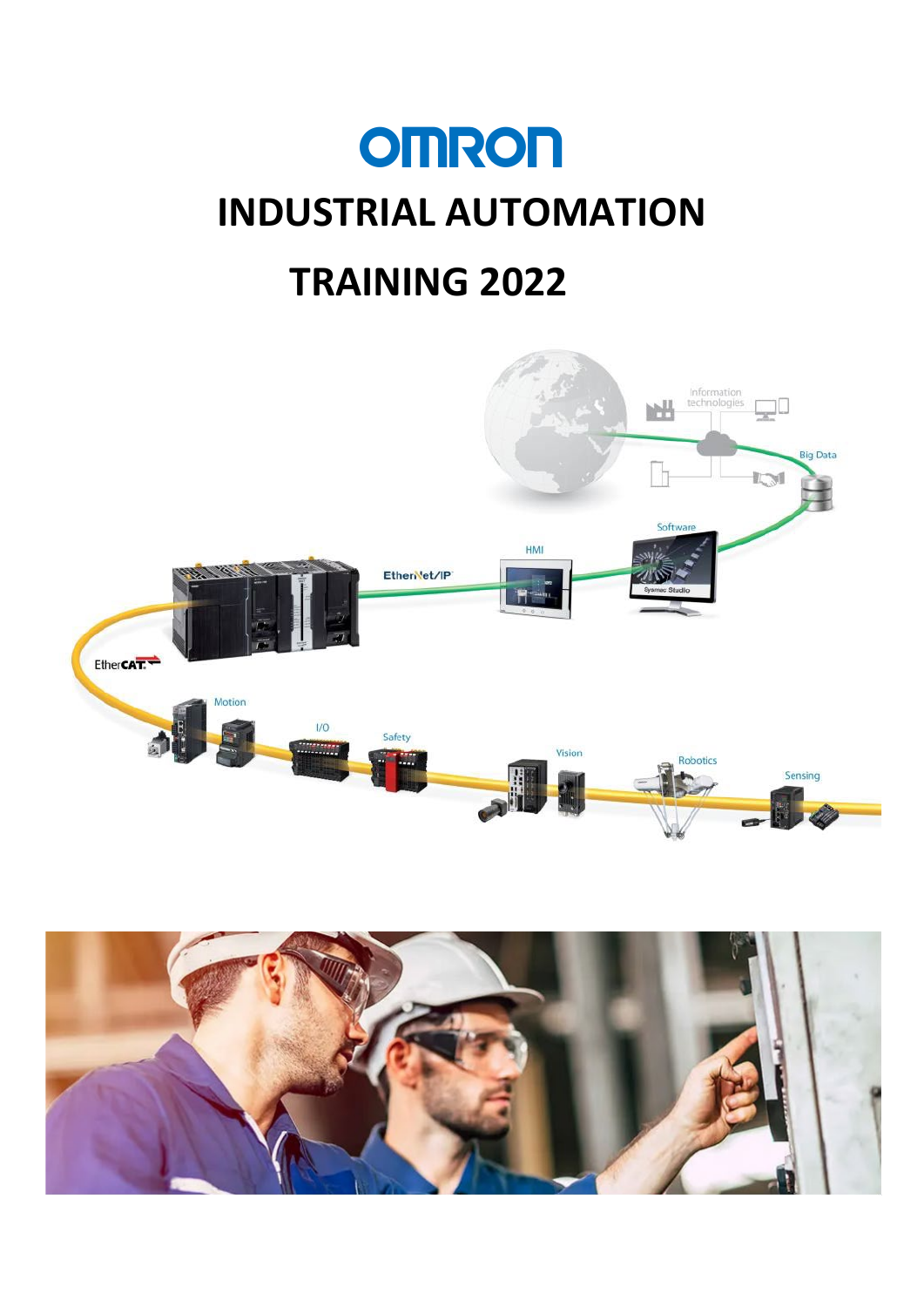## **OMRON TRAINING**

**OMRON** 

Omron's proven hands-on training shortens the learning curve of those using industrial automation equipment for the first time, as well as for experienced engineers and technicians learning the advanced functionality of an upgraded system.

Our industry experienced instructors use a combination of proven teaching techniques and hands-on real-world application exercises to deliver focused information during the course. Proficiency tests are conducted at the end of each course and an Omron certificate of training completion stands for the satisfactory demonstration of learned skills.









MAC NJ Trainer MAC Motion Trainer MAC Safety Trainer CJ2 Trainer

#### **BENEFITS OF OMRON TRAINING COURSES**

- Gain understanding, familiarity, knowledge and practical skills in automation.
- Value for money high quality training at affordable prices.
- **Competency**
- Ability to fast track projects and upgrades.
- Greater return on automation investment.

### **CUSTOMISED AND ON-SITE COURSES**

On-site, custom and interstate courses may be arranged.

Please don't hesitate to call Omron's customer service line: 1300 766 766 to discuss the details of possible dates and course content.

#### **COURSE FORMAT**

**Start Time:** 8:30 am **Lunch:** 12:30 pm **Finish:** 4:30 pm Lunch is provided – please let us know if you have any dietary requirements in the registration form.

**MAC** (Machine Automation Controller) courses use Sysmac Studio Software and either NJ or NX machine automation controllers.

**PLC** (Programmable Logic Controller) courses use Cx-Programmer software and CJ2 programmable logic controllers.

**HMI** (Human Machine Interface) refers to touchscreens which are used to monitor and control a process. Software will vary depending on the desired screen model – NA, NB, NS.

#### **WHO SHOULD ATTEND?**

Engineers, electricians, technicians, maintenance staff, fitters and plant supervisors.

### **PREREQUISITES**

All attendees should be familiar with Windows operating systems and basic computer keyboard skills.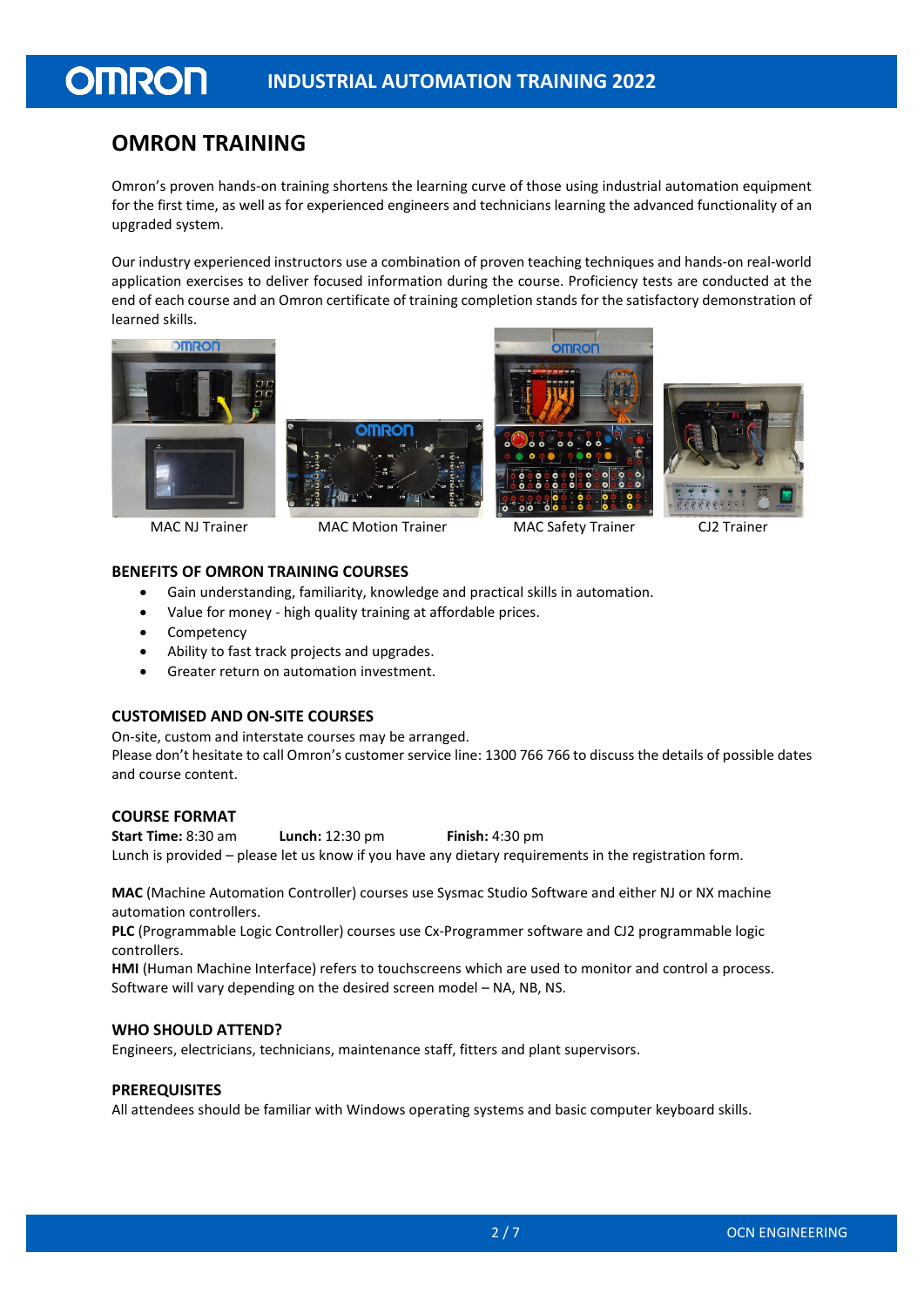## **INDUSTRIAL AUTOMATION TRAINING – AGENDA**

| <b>MAC Programming</b>                                                                                                                                                                                                                                                                                                                                                                                                                                                                                 | <b>MAC Motion</b>                                                                                                                                                                                                                                                                                                                                                                                                                                                                                                                                   |  |  |  |  |
|--------------------------------------------------------------------------------------------------------------------------------------------------------------------------------------------------------------------------------------------------------------------------------------------------------------------------------------------------------------------------------------------------------------------------------------------------------------------------------------------------------|-----------------------------------------------------------------------------------------------------------------------------------------------------------------------------------------------------------------------------------------------------------------------------------------------------------------------------------------------------------------------------------------------------------------------------------------------------------------------------------------------------------------------------------------------------|--|--|--|--|
| Cost: \$990 exc. GST<br>Duration: 2 days<br>Suitability: Those using or maintaining Omron's MAC<br>products - NJ/NX.<br>Sysmac Studio software is used.<br>Agenda: Introduction to NJ controller hardware,<br>Introduction to EtherCAT, IEC 61131-3 style programming:<br>POUs (Programs, Functions and Function Blocks), Tasks and<br>cycle time, Program simulation.                                                                                                                                 | Duration: 2 days Cost: \$990 exc. GST<br>Suitability: Those who will be using or maintaining servo<br>drives using the SYSMAC solution - NJ/NX hardware.<br>Sysmac Studio software is used.<br>Agenda: Introduction to Servo hardware, Introduction to<br>Servo parameters, Setting up an Axis, Test run operations,<br>Programming via PLCopen Function Blocks for Continuous<br>moves, Discrete moves (with blending), Synchronous<br>moves, Coordinated moves, Touch probe, Error handling.                                                      |  |  |  |  |
| <b>MAC Safety</b>                                                                                                                                                                                                                                                                                                                                                                                                                                                                                      | <b>HMI Programming</b>                                                                                                                                                                                                                                                                                                                                                                                                                                                                                                                              |  |  |  |  |
| Cost: \$990 exc. GST<br>Duration: 2 days<br>Suitability: Those who will be using or maintaining safety<br>systems using the SYSMAC solution - NJ/NX hardware.<br>Sysmac Studio software is used.<br>Agenda: Introduction to Machine Safety and the associated<br>standards (AS4024:1-2014), What is a risk assessment,<br>Outline of safety componentry, Safety programming using<br>Functions Blocks and actual safety devices, Automatic<br>program generation and reuse and Online functional test. | Duration: 1-day<br>Cost: \$495 exc. GST<br>Suitability: Those configuring and maintaining HMI<br>programs.<br>Agenda: Separate courses can be run for the NS, NA and NB<br>Series HMIs. Please specify your requirements.<br>Creating static screens objects such as text and shapes,<br>creating dynamic screen objects such as lamps, touch<br>switches, data display and data entry, Use of graphical<br>objects, such as analogue meters, Alarming and table<br>displays.                                                                       |  |  |  |  |
| <b>Introduction to PLCs</b>                                                                                                                                                                                                                                                                                                                                                                                                                                                                            | <b>Advanced PLC Programming</b>                                                                                                                                                                                                                                                                                                                                                                                                                                                                                                                     |  |  |  |  |
| Cost: \$990 exc. GST<br>Duration: 2 days<br>Suitability: Those requiring elementary knowledge of PLC<br>systems such as maintenance staff.<br>Cx-Programmer software is used.<br>Agenda: PLC system components, configuration & wiring,<br>Memory matrix and addressing, Ladder diagrams,<br>Introduction to Cx-Programmer, Program development,<br>Maintenance and troubleshooting, Timers and counters,<br>General application instructions.                                                         | Duration: 2 days Cost: \$990 exc. GST<br>Suitability: PLC programmers, engineers or people making<br>changes to existing machinery. Ideally attendees of the<br>Introduction to PLCs course.<br>Cx-Programmer software is used.<br>Agenda: Numbering systems, Memory architecture and<br>addressing, Timer/counter review, Instruction logic<br>including general instructions, data instructions, arithmetic<br>instructions, logic instructions, subroutines and sequencing.<br>Introduction to networks, analog I/O and special<br>instructions. |  |  |  |  |
| <b>Function Block Programming</b>                                                                                                                                                                                                                                                                                                                                                                                                                                                                      | <b>Network Communications</b>                                                                                                                                                                                                                                                                                                                                                                                                                                                                                                                       |  |  |  |  |
| Cost: \$495 exc. GST<br>Duration: 1-day<br>Suitability: PLC programmers, engineers or people who have<br>attended the Advanced Programmable Logic Controllers<br>training.<br>Cx-Programmer software is used.<br>Agenda:<br>What are Function Blocks and why use them, Using Omron                                                                                                                                                                                                                     | <b>Cost: \$495 exc. GST</b><br>Duration: 1-day<br>Suitability: Those who will be configuring and maintaining<br>industrial networks.<br>Cx-One/Cx-Programmer software is used.<br>Agenda:<br>General networking theory, FINS protocol and routing tables,                                                                                                                                                                                                                                                                                           |  |  |  |  |
| Functions Blocks and modifying them, Creating Functions<br>Blocks using Ladder Diagram, Creating Function Blocks in<br>Structured Text, Error Handling in Function Blocks.                                                                                                                                                                                                                                                                                                                             | CX-Integrator and Network Configurator software, EtherNet,<br>EtherNet/IP and EtherCAT, Communicating via SEND and<br>RECV instructions, Controller Link and Data Links.                                                                                                                                                                                                                                                                                                                                                                            |  |  |  |  |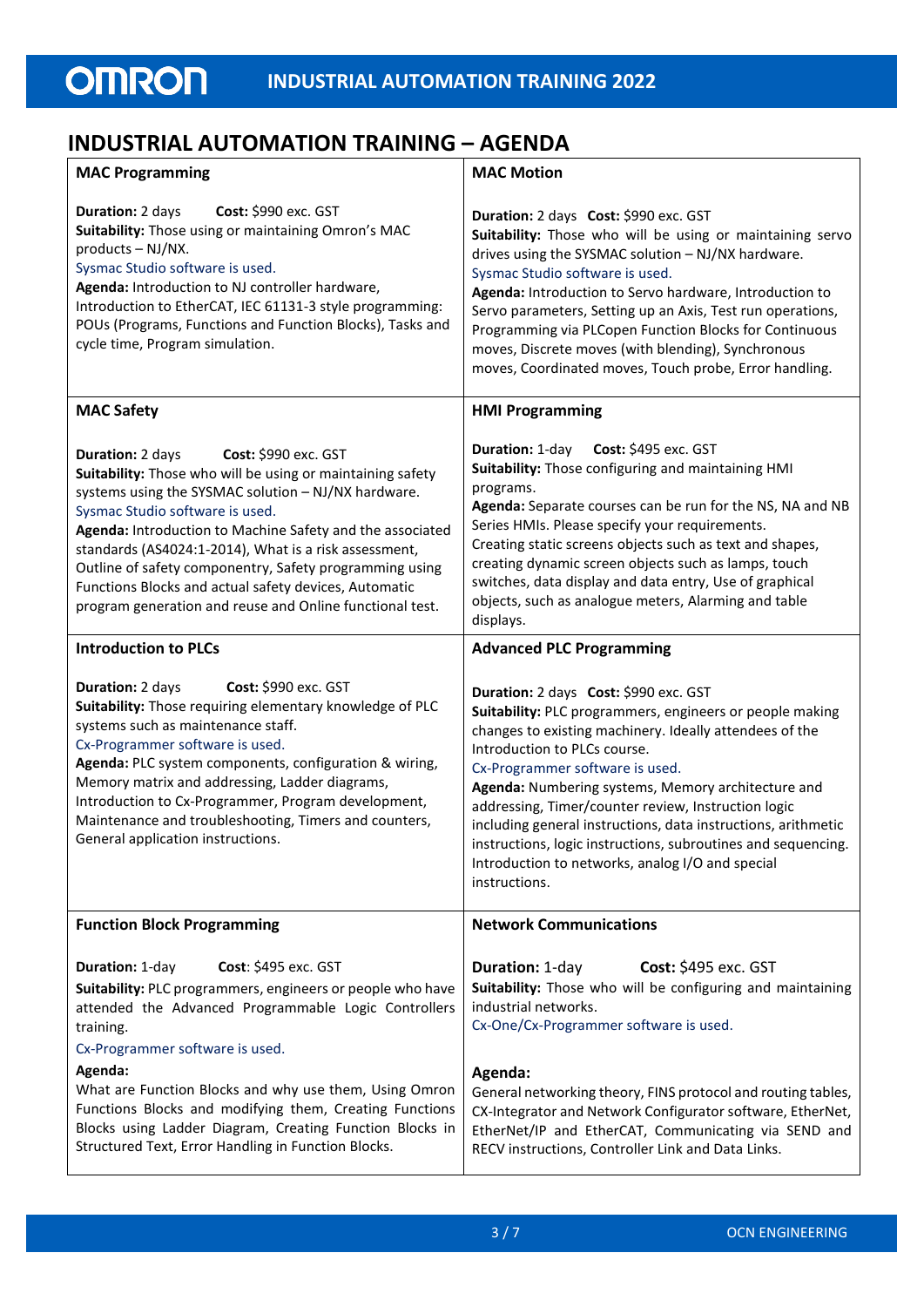| <b>Introduction to Vision Systems</b>                                  | <b>Advanced Vision Systems</b>                            |  |  |  |  |  |
|------------------------------------------------------------------------|-----------------------------------------------------------|--|--|--|--|--|
| <b>Cost: \$495 exc. GST</b>                                            | <b>Cost:</b> \$495 exc. GST                               |  |  |  |  |  |
| <b>Duration: 1-day</b>                                                 | <b>Duration: 1-day</b>                                    |  |  |  |  |  |
| Suitability: Those who will be maintaining a visual                    | Suitability: Those who will be programming or maintaining |  |  |  |  |  |
| inspection system.                                                     | a visual inspection system.                               |  |  |  |  |  |
| Agenda:                                                                | Agenda:                                                   |  |  |  |  |  |
| What is Vision, Selecting Lighting and Lens, Configuration             | Position Compensation, Output Selection, Wiring and I/O   |  |  |  |  |  |
| of Controller, Measurement Tools, Setting up Scenes,                   | Setup, Communications, Use of Multiple Cameras, USB or    |  |  |  |  |  |
| Setting up Measurement Windows and Tolerance,<br>Application Examples. | SD card (Back up Data/Images) and Application Examples.   |  |  |  |  |  |

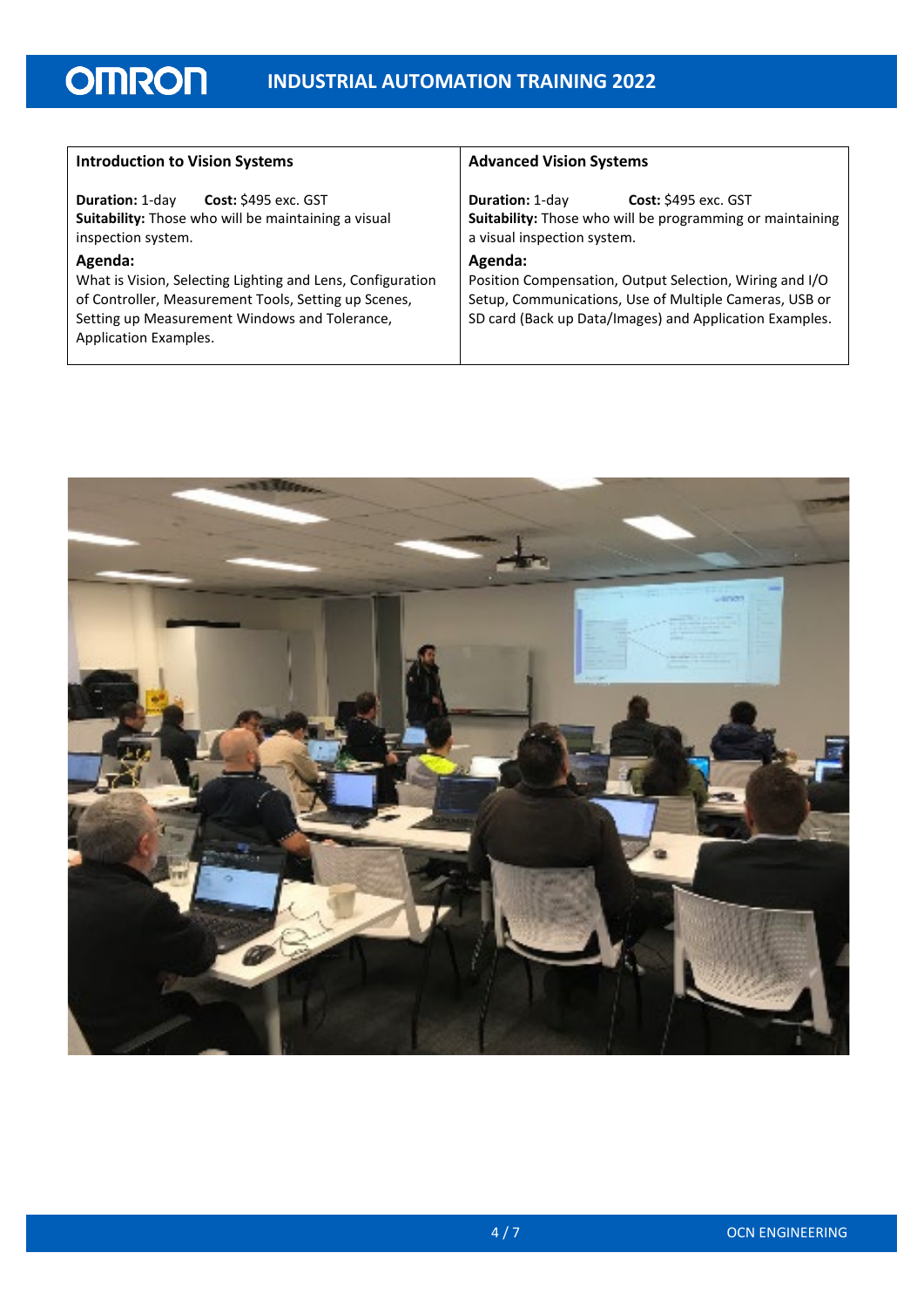## **TRAINING SCHEDULE – 2022**

**NOTE:** Omron reserves the right to cancel scheduled courses if the need arises.

REGISTRATION: To register online, please visi[t https://www.omron.com.au/service\\_support/training/](https://www.omron.com.au/service_support/training/)

OR complete the registration form and email to : [Training-AU@omron.com](mailto:Training-AU@omron.com)

For custom, non-scheduled and product specific training – please contact Omron Electronics at 1300 766 766.

| Course/                                               | Jan | Feb       | Mar       | Apr       | May       | Jun.      | Jul       | Aug       | Sep.      | Oct       | <b>Nov</b> | <b>Dec</b> |
|-------------------------------------------------------|-----|-----------|-----------|-----------|-----------|-----------|-----------|-----------|-----------|-----------|------------|------------|
| Location                                              |     |           |           |           |           |           |           |           |           |           |            |            |
| MAC Programming - 2 days \$990 exc. GST               |     |           |           |           |           |           |           |           |           |           |            |            |
| <b>Brisbane</b>                                       |     |           | $7 - 8$   |           | $2 - 3$   |           | $4 - 5$   |           | $5 - 6$   |           | $7 - 8$    |            |
| Melbourne                                             |     | $7 - 8$   |           | $4 - 5$   |           | $6 - 7$   |           | $1 - 2$   |           | $3 - 4$   |            | $5 - 6$    |
| Sydney                                                |     | $15 - 16$ |           | $12 - 13$ |           | $14 - 15$ |           | $9 - 10$  |           | $11 - 12$ |            | $13 - 14$  |
| MAC Motion - 2 Days \$990 exc. GST                    |     |           |           |           |           |           |           |           |           |           |            |            |
| <b>Brisbane</b>                                       |     |           | $9 - 10$  |           | 4-5       |           | $6 - 7$   |           | $7 - 8$   |           | $9 - 10$   |            |
| Melbourne                                             |     | $9 - 10$  |           | $6 - 7$   |           | $8 - 9$   |           | $3 - 4$   |           | $5 - 6$   |            | $7 - 8$    |
| Sydney                                                |     | $17 - 18$ |           | 14-15     |           | $16 - 17$ |           | $11 - 12$ |           | $13 - 14$ |            | $15 - 16$  |
| MAC Safety - 2 Days \$990 exc. GST                    |     |           |           |           |           |           |           |           |           |           |            |            |
| <b>Brisbane</b>                                       |     |           | $14 - 15$ |           | $9 - 10$  |           | $11 - 12$ |           | $12 - 13$ |           | 14-15      |            |
| Melbourne                                             |     | 14-15     |           | $11 - 12$ |           | $13 - 14$ |           | $8 - 9$   |           | $10 - 11$ |            | $12 - 13$  |
| Sydney                                                |     | $22 - 23$ |           | 19-20     |           | $21 - 22$ |           | $16 - 17$ |           | $18 - 19$ |            | $20 - 21$  |
| HMI Programming - 1 Day \$495 exc. GST                |     |           |           |           |           |           |           |           |           |           |            |            |
| <b>Brisbane</b>                                       |     |           | 16        |           | 11        |           | 13        |           | 14        |           | 16         |            |
| Melbourne                                             |     | 16        |           | 13        |           | 15        |           | 10        |           | 12        |            | 14         |
| Sydney                                                |     | 24        |           | 21        |           | 23        |           | 18        |           | 20        |            | 22         |
| Introduction to PLCs - 2 Days \$990 exc. GST          |     |           |           |           |           |           |           |           |           |           |            |            |
| <b>Brisbane</b>                                       |     | $7 - 8$   |           | 4-5       |           | $6 - 7$   |           | $1 - 2$   |           | $3 - 4$   |            | $5 - 6$    |
| Melbourne                                             |     |           | $7 - 8$   |           | $2 - 3$   |           | $4 - 5$   |           | $5 - 6$   |           | $7 - 8$    |            |
| Sydney                                                |     |           | $22 - 23$ |           | $17 - 18$ |           | 19-20     |           | $20 - 21$ |           | $22 - 23$  |            |
| Advanced PLC Programming - 2 Days \$990 exc. GST      |     |           |           |           |           |           |           |           |           |           |            |            |
| <b>Brisbane</b>                                       |     | $9 - 10$  |           | $6 - 7$   |           | $8 - 9$   |           | $3 - 4$   |           | $5 - 6$   |            | $7 - 8$    |
| Melbourne                                             |     |           | $9 - 10$  |           | $4 - 5$   |           | $6 - 7$   |           | $7 - 8$   |           | $9 - 10$   |            |
| Sydney                                                |     |           | $24 - 25$ |           | 19-20     |           | $21 - 22$ |           | $22 - 23$ |           | 24-25      |            |
| Function Block Programming - 1 Day \$495 exc. GST     |     |           |           |           |           |           |           |           |           |           |            |            |
| <b>Brisbane</b>                                       |     | 16        |           | 13        |           | 15        |           | 10        |           | 12        |            | 14         |
| Melbourne                                             |     |           | 16        |           | 11        |           | 13        |           | 14        |           | 16         |            |
| Sydney                                                |     |           | 10        |           | 5         |           | 7         |           | 8         |           | 10         |            |
| Network Communications - 1 Day \$495 exc. GST         |     |           |           |           |           |           |           |           |           |           |            |            |
| <b>Brisbane</b>                                       |     | 17        |           | 14        |           | 16        |           | 11        |           | 13        |            | 15         |
| Melbourne                                             |     |           | 17        |           | 12        |           | 14        |           | 15        |           | 17         |            |
| Sydney                                                |     |           | 11        |           | 6         |           | 8         |           | 9         |           | 11         |            |
| Introduction to Vision Systems - 1 Day \$495 exc. GST |     |           |           |           |           |           |           |           |           |           |            |            |
| <b>Brisbane</b>                                       |     | 14        |           | 11        |           | 13        |           | 8         |           | 10        |            | 12         |
| Melbourne                                             |     |           | 14        |           | 9         |           | 11        |           | 12        |           | 14         |            |
| Sydney                                                |     |           | 8         |           | 3         |           | 5         |           | 6         |           | 8          |            |
| Advanced Vision Systems - 1 Day \$495 exc. GST        |     |           |           |           |           |           |           |           |           |           |            |            |
| <b>Brisbane</b>                                       |     | 15        |           | 12        |           | 14        |           | 9         |           | 11        |            | 13         |
| Melbourne                                             |     |           | 15        |           | 10        |           | 12        |           | 13        |           | 15         |            |
| Sydney                                                |     |           |           |           |           |           |           |           |           |           |            |            |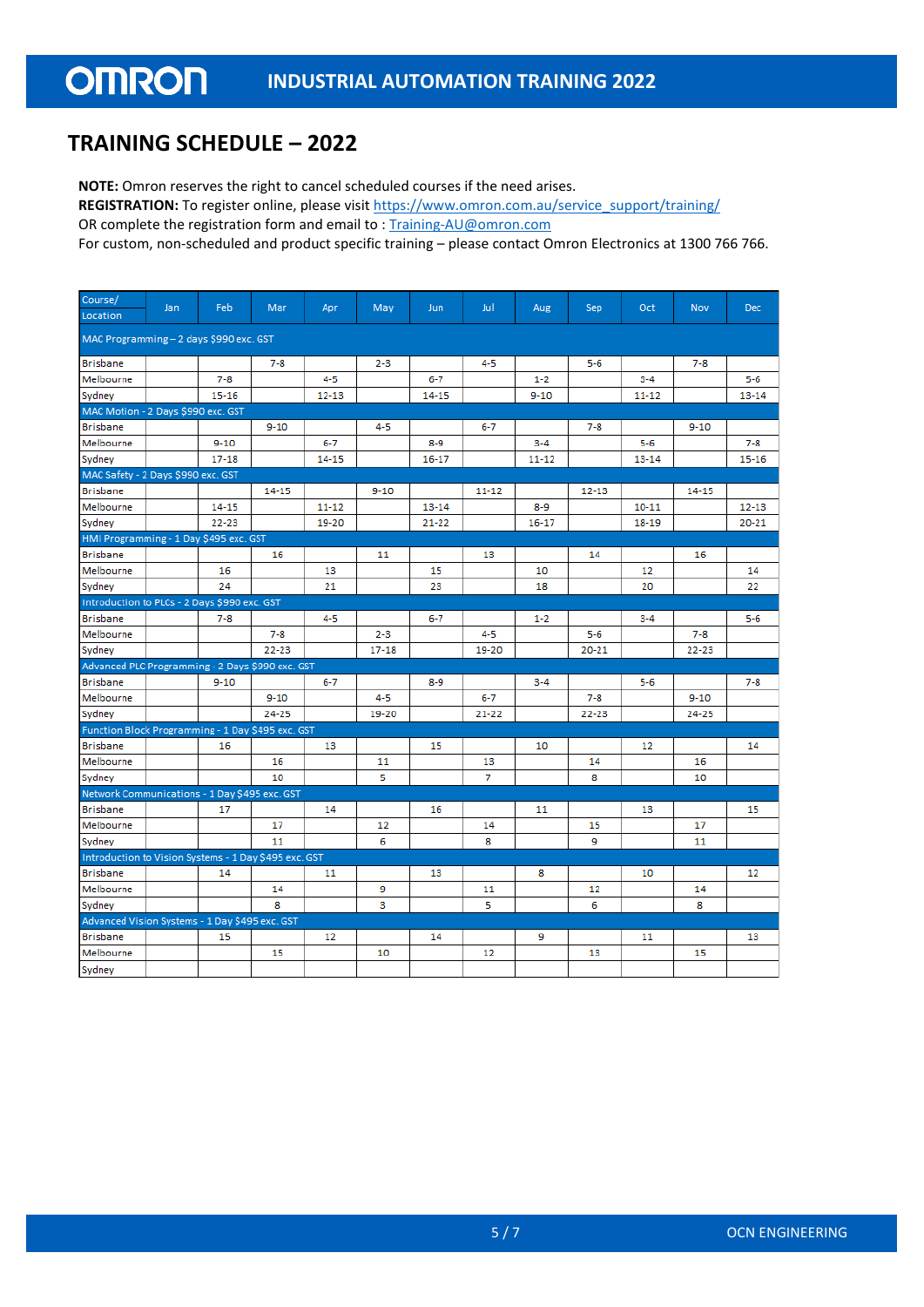#### TRAINING REGISTRATION FORM

| Company/Individual                                                      |                                             |              |                               |                    |                                                  |                             |  |  |
|-------------------------------------------------------------------------|---------------------------------------------|--------------|-------------------------------|--------------------|--------------------------------------------------|-----------------------------|--|--|
| <b>Address</b>                                                          |                                             |              |                               |                    |                                                  |                             |  |  |
| Suburb                                                                  |                                             |              | Postcode                      |                    |                                                  |                             |  |  |
| <b>Please Tick</b><br>Company Size                                      | Staff: <20 $\Box$                           | $20-50$      | $51-100$ $\Box$ $100+$ $\Box$ | $_{500+}$ $\Box$   |                                                  |                             |  |  |
| <b>Approving Manager</b>                                                | Name                                        | Title        | Phone                         |                    |                                                  |                             |  |  |
|                                                                         |                                             |              | Email                         |                    |                                                  |                             |  |  |
| Student/s                                                               | Please enter training student details below |              |                               |                    |                                                  |                             |  |  |
| 1- Mr Mrs Ms Miss                                                       | <b>Name</b>                                 | <b>Title</b> | <b>Course Name</b>            | <b>Course Date</b> | * Course<br>Location                             | ** Dietary<br>Requirements? |  |  |
|                                                                         |                                             |              |                               |                    |                                                  |                             |  |  |
| 2- Mr Mrs Ms Miss                                                       | <b>Name</b>                                 | <b>Title</b> | <b>Course Name</b>            | <b>Course Date</b> | * Course<br>Location                             | ** Dietary<br>Requirements? |  |  |
|                                                                         |                                             |              |                               |                    |                                                  |                             |  |  |
| 3- Mr Mrs Ms Miss                                                       | <b>Name</b>                                 | <b>Title</b> | <b>Course Name</b>            | <b>Course Date</b> | * Course<br>Location                             | ** Dietary<br>Requirements? |  |  |
|                                                                         |                                             |              |                               |                    |                                                  |                             |  |  |
| 4- Mr Mrs Ms Miss                                                       | <b>Name</b>                                 | <b>Title</b> | <b>Course Name</b>            | <b>Course Date</b> | * Course<br>Location                             | ** Dietary<br>Requirements? |  |  |
|                                                                         |                                             |              |                               |                    |                                                  |                             |  |  |
| Comment/s                                                               |                                             |              |                               |                    | How did you hear about Omron's training courses? |                             |  |  |
|                                                                         |                                             |              | Internet                      | Distributor        | Integrator Program                               | $J$ Other:                  |  |  |
| <b>Payment Details:</b>                                                 |                                             |              |                               |                    |                                                  |                             |  |  |
| Order Number Please accept as payment my order number:                  |                                             |              |                               |                    |                                                  |                             |  |  |
| I wish to pay by cheque: ***<br>Fee enclosed: \$<br>Cheque              |                                             |              |                               |                    |                                                  |                             |  |  |
| Please charge my Bankcard<br>Mastercard I<br><b>Credit Card</b><br>Visa |                                             |              |                               |                    |                                                  |                             |  |  |
| <b>Card Number</b>                                                      |                                             |              |                               |                    |                                                  |                             |  |  |
| <b>Cardholder Name</b>                                                  |                                             |              |                               |                    |                                                  |                             |  |  |
| Signature                                                               |                                             |              | <b>Expiry Date</b>            | $\prime$           |                                                  |                             |  |  |

**Training Course Locations** 

**Sydney HO** Unit 6/108 Silverwater Road Silverwater NSW 2128

**Brisbane** Unit 1/8 Ives Street, Murarrie Qld 4172

**Melbourne** G3/Bld B/18-24 Ricketts Road Mt Waverley VIC 3149

**\*\* Dietary Requirements:** Please let us know of any special Dietary Requirements – eg. Vegetarian, gluten free, etc.

**\*\*\*** Cheques should be made payable to Omron Electronics Pty Ltd and posted to the office where training is to be conducted.

#### **Conditions**

- Pre-payment is required.
- Any booking cancelled within 5 days of course commencement will incur a 50% cancellation fee.